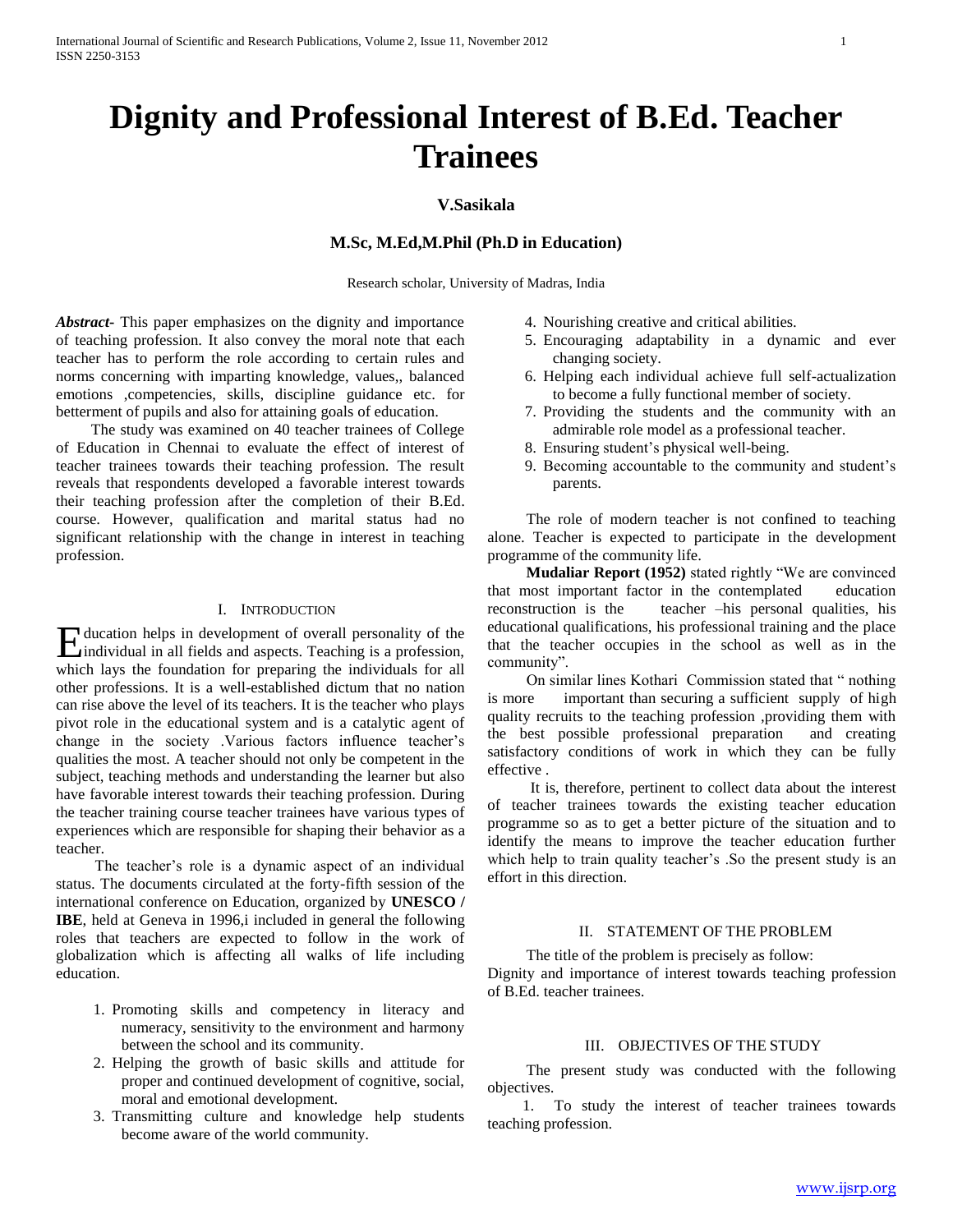2. To identify the differences in the interest of teacher trainees depending upon their personal and demographic variables.

## IV. HYPOTHESIS

 To realize the above objectives the following descriptive and statistical hypotheses were formulated for the purpose of testing .The hypotheses formulated were in 'null-form as it is akin to statistical testing. The interest of teacher trainees towards the existing teacher training programme is favourable.

#### V. DEPENDENT VARIABLES

 The interest of teacher trainees towards the existing teaching profession.

## VI. INDEPENDENT VARIABLES

 The independent variables considered in the investigation are teacher trainee's personal and demographic variables ie: sex, educational qualifications of B.Ed.teacher trainees.

#### VII. SELECTION OF SAMPLE

 The present investigation is essentially a survey type of research aimed at evaluating the existing teacher training programme - B.Ed. The research was conducted for B.Ed.teacher trainees in Chennai district.

#### VIII.CONSTRUCTION OF TOOLS

 Interest in teaching profession: Dr.B.S.Kakkar (1967) inventory a standardized tool is to be validated and used for the study.

 **DESCRIPTION-** B.S.Kakkar's (1967) inventory a standardized tool is to be validated and used for the study. Interest in teaching scale (1967) consistsof 27 items of multiple choice types. Five alternatives are given for each item, out of which the subject is required to choose the one in which he/she is most interested. If the subject chose the alternative related to teaching, a score of1 is given. If the subject has chosen any other alternative, a score of 0 is given. According to B.S.Kakkar one who gets a score of 18 and above has very high interest in teaching profession.

#### IX. SCORING PROCEDURE

 Five alternatives are given for each item, out of which the subject is required to choose the one in which he is most interested. If the subject chooses the alternative related to teaching, for an item, he is given a score of '1'. If he has chosen any other alternative he is given a '0'. Thus a maximum for a subject, most interested in teaching can get is 27. The score ranges from 0.27 in the direction of the lowest level of interest to the highest level of it.

 According to B.S.Kakkar one who gets a score of 18 and above has very high interest in teaching and he is likely to become an excellent teacher and one who gets less 5 may become an inefficient teacher. One who gets a score of 13 and above can be set to have a fairly high level of interest in teaching and one who gets less than 13 can be set to have a low level of interest in teaching.

### X. DIGINITY AND PROFESSIONAL INTEREST OF B.ED. TEACHER TRAINEES

**SEX:** The influence of sex on professional interest of the B.Ed. teacher trainees is tested by the't' test and the results are presented below in the table:

|  | The influence of sex on professional interest of the B.Ed.teacher trainees. |
|--|-----------------------------------------------------------------------------|
|--|-----------------------------------------------------------------------------|

| S.No     | Variable             | <b>Sex</b> |    | Mean   | SD    | 6.17 |
|----------|----------------------|------------|----|--------|-------|------|
| .,       | Interest in teaching | Male       | 18 | 174.82 | 42.40 |      |
|          | profession           |            |    |        |       | 0.08 |
| <u>.</u> |                      | Female     | 22 | 176.07 | 47.96 |      |
|          |                      |            |    |        |       |      |
|          |                      |            |    |        |       |      |

 The above table reveals that the Interest in teaching profession scores obtained by the male and female teacher trainees reveal that the female teacher trainees have scored a better mean when compared to male teacher trainees and the 't' value obtained to the test the significance of difference is found to be not significant at 0.08 level .Hence ,the null hypothesis that the male and female teacher trainees do not differ significantly with regard to their Interest in teaching profession is accepted.

## XI. EDUCATIONAL QUALIFICATION

The influence of educational qualification on professional interest of the B.Ed. teacher trainees is tested by the ' t' test and the results are presented below in the table: